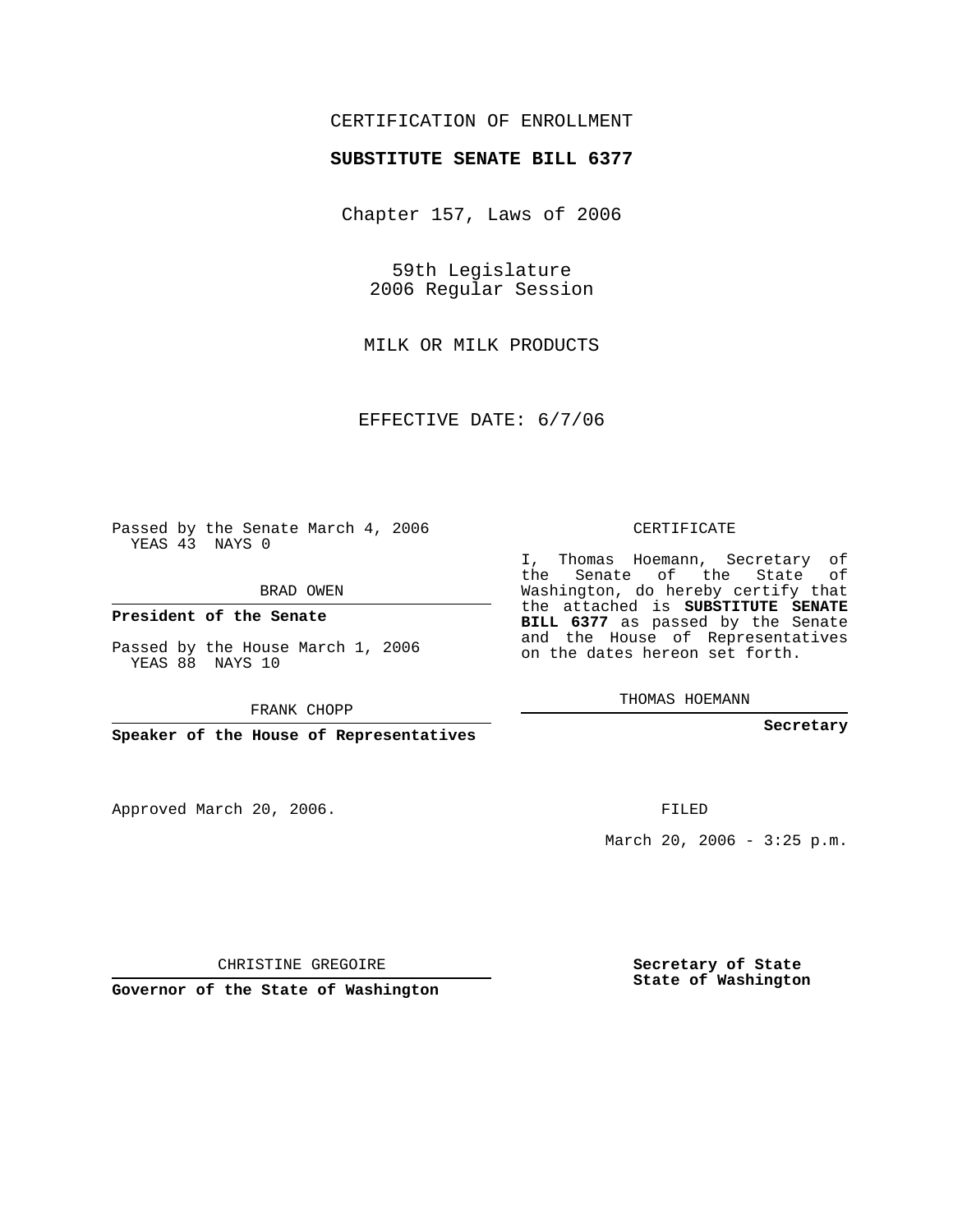# **SUBSTITUTE SENATE BILL 6377** \_\_\_\_\_\_\_\_\_\_\_\_\_\_\_\_\_\_\_\_\_\_\_\_\_\_\_\_\_\_\_\_\_\_\_\_\_\_\_\_\_\_\_\_\_

\_\_\_\_\_\_\_\_\_\_\_\_\_\_\_\_\_\_\_\_\_\_\_\_\_\_\_\_\_\_\_\_\_\_\_\_\_\_\_\_\_\_\_\_\_

#### AS AMENDED BY THE HOUSE

Passed Legislature - 2006 Regular Session

### **State of Washington 59th Legislature 2006 Regular Session**

**By** Senate Committee on Agriculture & Rural Economic Development sponsored by Senators Doumit, Rasmussen, Schoesler, Swecker, Morton, Zarelli, Shin and Pflug)

READ FIRST TIME 01/27/06.

1 AN ACT Relating to regulation of milk and milk products; amending 2 RCW 15.36.012, 15.36.111, and 15.36.511; adding new sections to chapter 3 15.36 RCW; creating new sections; and prescribing penalties.

4 BE IT ENACTED BY THE LEGISLATURE OF THE STATE OF WASHINGTON:

 NEW SECTION. **Sec. 1.** The legislature finds that chapter 15.36 RCW includes the regulation of raw milk and raw milk products including arrangements known as "cow shares" in which one or more individuals purchase one or more shares in a milk-producing animal in return for a portion of the milk that is produced. The legislature also finds that the agencies charged with protecting public health and safety need to have strong enforcement mechanisms and be able to respond rapidly, comprehensively, and effectively. It is not the intent of this act to prohibit either the sale of raw milk or cow share or similar arrangements by producers and processors who are properly licensed under chapter 15.36 RCW.

16 **Sec. 2.** RCW 15.36.012 and 1999 c 291 s 1 are each amended to read 17 as follows:

18 For the purpose of this chapter: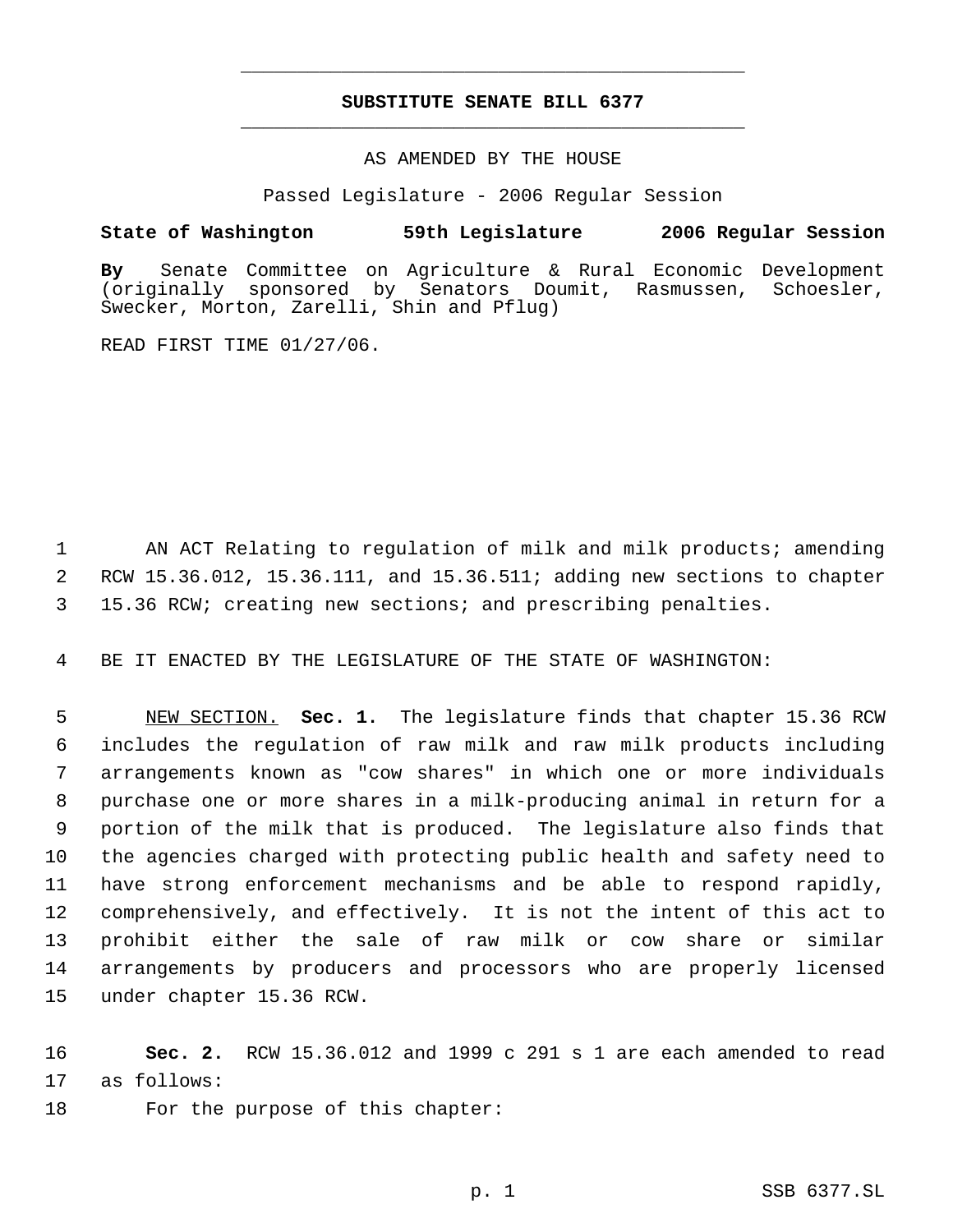"Adulterated milk" means milk that is deemed adulterated under appendix L of the PMO.

 "Colostrum milk" means milk produced within ten days before or until practically colostrum free after parturition.

 "DMO" means supplement I, the recommended sanitation ordinance for grade A condensed and dry milk products and condensed and dry whey, to the PMO published by the United States public health service, food and drug administration.

 "Dairy farm" means a place or premises where one or more cows, goats, or other mammals are kept, a part or all of the milk or milk 11 products from which is sold or offered for sale ((to a milk processing 12 plant, transfer station, or receiving station)).

 "Dairy technician" means any person who takes samples of milk or cream or fluid derivatives thereof, on which sample tests are to be made as a basis of payment, or who grades, weighs, or measures milk or cream or the fluid derivatives thereof, the grade, weight, or measure to be used as a basis of payment, or who operates equipment wherein milk or products thereof are pasteurized.

"Degrade" means the lowering in grade from grade A to grade C.

"Department" means the state department of agriculture.

 "Director" means the director of agriculture of the state of Washington or the director's duly authorized representative.

 "Grade A milk processing plant" means any milk processing plant that meets all of the standards of the PMO to process grade A pasteurized milk or milk products.

 "Grade A pasteurized milk" means grade A raw milk that has been pasteurized.

 "Grade A raw milk" means raw milk produced upon dairy farms conforming with all of the items of sanitation contained in the PMO, in which the bacterial plate count does not exceed twenty thousand per milliliter and the coliform count does not exceed ten per milliliter as determined in accordance with RCW 15.36.201.

 "Grade A raw milk for pasteurization" means raw milk produced upon dairy farms conforming with all of the same items of sanitation contained in the PMO of grade A raw milk, and the bacterial plate count, as delivered from the farm, does not exceed eighty thousand per milliliter as determined in accordance with RCW 15.36.201.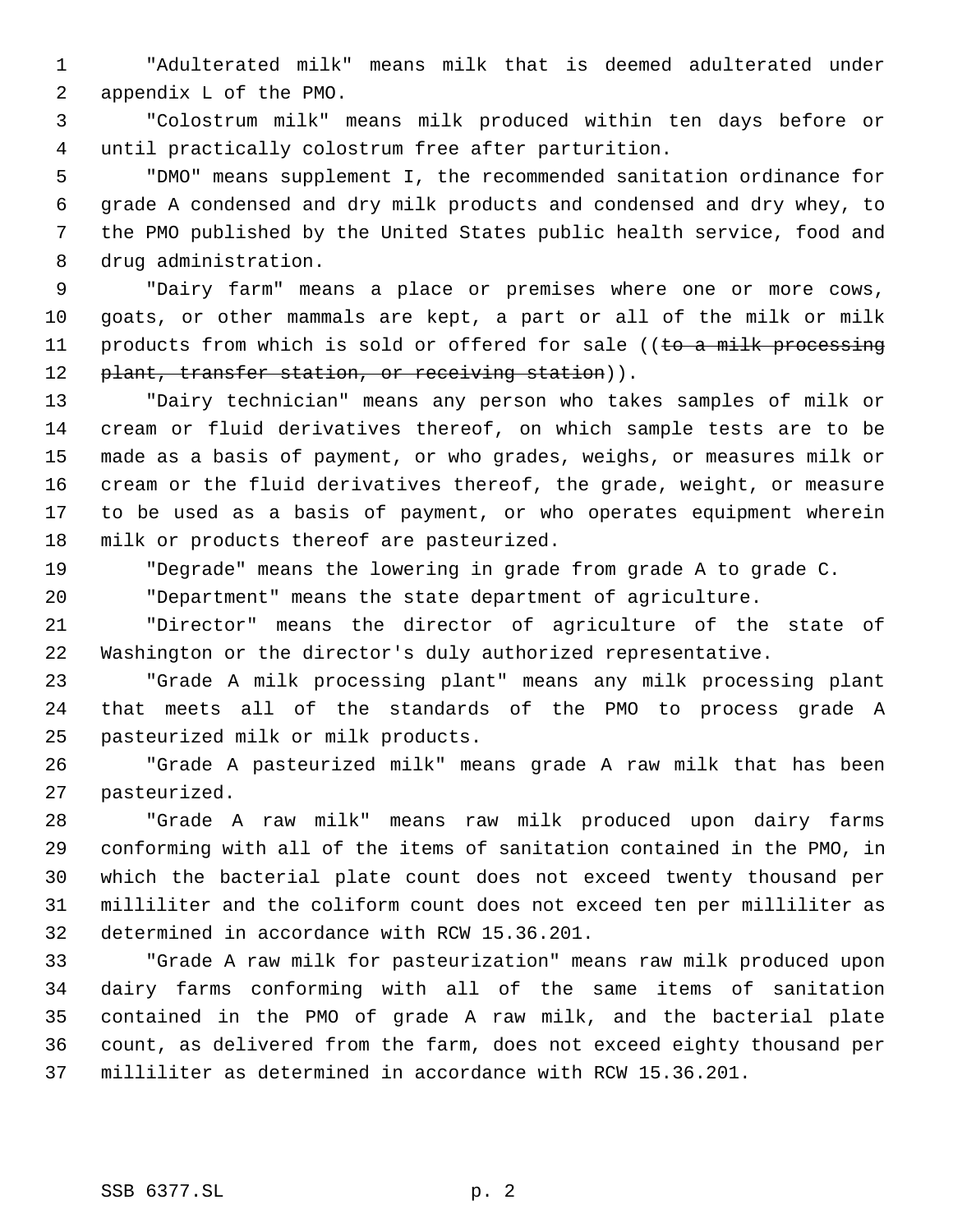"Grade C milk" is milk that violates any of the requirements for grade A milk but that is not deemed to be adulterated.

 "Milk" means the lacteal secretion, practically free of colostrum, obtained by the complete milking of one or more healthy cows, goats, or other mammals.

 "Milk hauler" means a person who transports milk or milk products in bulk to or from a milk processing plant, receiving station, or transfer station.

 "Milk processing" means the handling, preparing, packaging, or processing of milk in any manner in preparation for sale as food, as defined in chapter 69.04 RCW. Milk processing does not include milking or producing milk on a dairy farm that is shipped to a milk processing plant for further processing.

 "Milk processing plant" means a place, premises, or establishment where milk or milk products are collected, handled, processed, stored, bottled, pasteurized, aseptically processed, bottled, or prepared for distribution, except an establishment that merely receives the processed milk products and serves them or sells them at retail.

 "Milk products" means the product of a milk manufacturing process. "Misbranded milk" means milk or milk products that carries a grade label unless such grade label has been awarded by the director and not revoked, or that fails to conform in any other respect with the statements on the label.

 "Official laboratory" means a biological, chemical, or physical laboratory that is under the direct supervision of the state or a local regulatory agency.

 "Officially designated laboratory" means a commercial laboratory authorized to do official work by the department, or a milk industry laboratory officially designated by the department for the examination of grade A raw milk for pasteurization and commingled milk tank truck samples of raw milk for antibiotic residues and bacterial limits.

 "PMO" means the grade "A" pasteurized milk ordinance published by the United States public health service, food and drug administration. "Pasteurized" means the process of heating every particle of milk or milk product in properly designed and operated equipment to the temperature and time standards specified in the PMO.

 "Person" means an individual, partnership, firm, corporation, company, trustee, or association.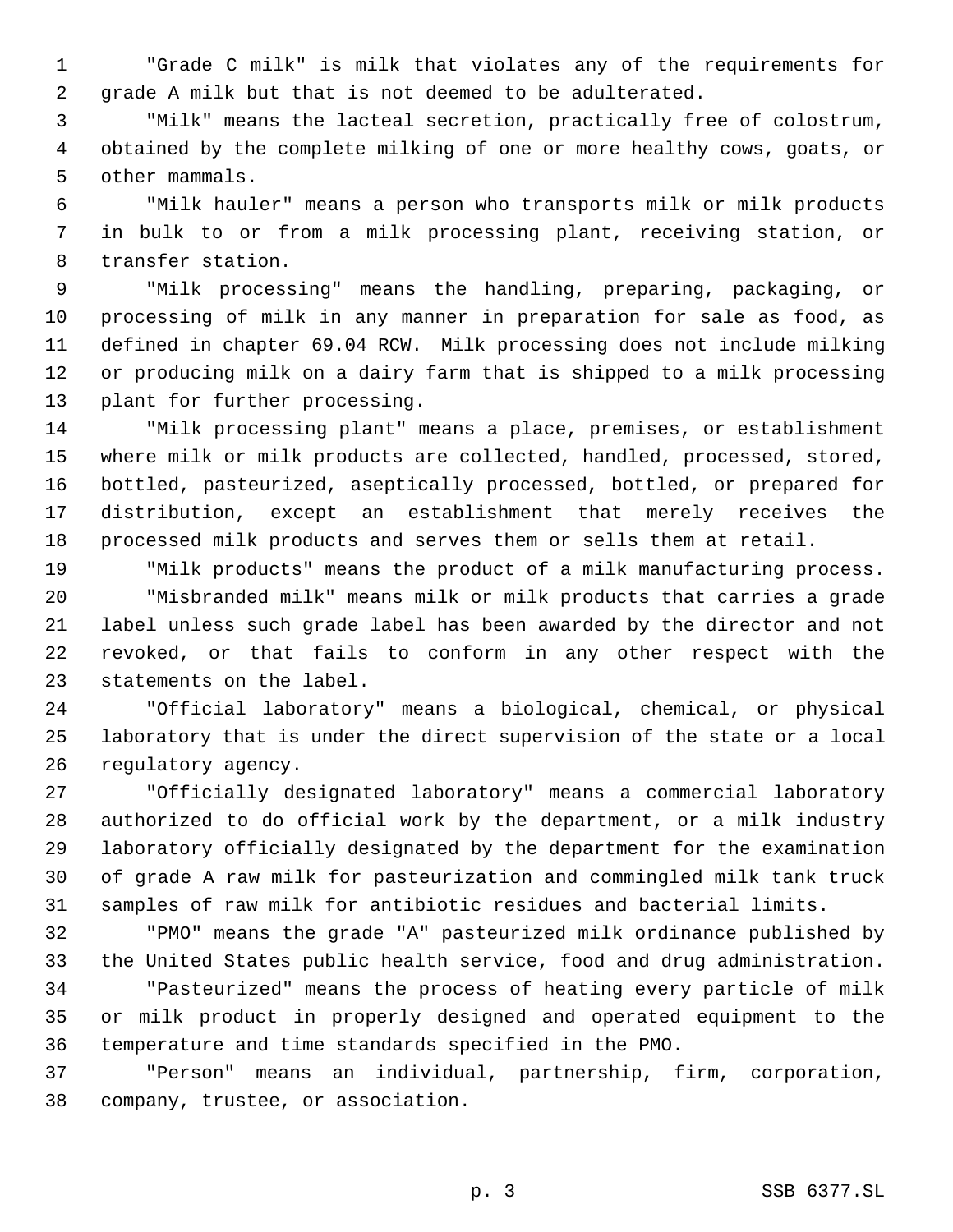"Producer" means a person or organization who operates a dairy farm 2 and provides, sells, or offers milk for sale ((to a milk processing 3 plant, receiving station, or transfer station)).

 "Receiving station" means a place, premises, or establishment where raw milk is received, collected, handled, stored, or cooled and prepared for further transporting.

 "Sale" means selling, offering for sale, holding for sale, preparing for sale, distributing, dispensing, delivering, supplying, trading, bartering, offering a gift as an inducement for sale of, and advertising for sale in any media.

 "Transfer station" means any place, premises, or establishment where milk or milk products are transferred directly from one milk tank truck to another.

 "Wash station" means a place, facility, or establishment where milk tanker trucks are cleaned in accordance with the standards of the PMO.

 **Sec. 3.** RCW 15.36.111 and 1999 c 291 s 6 are each amended to read as follows:

 (1) The director shall inspect all dairy farms and all milk processing plants prior to issuance of a license under this chapter and at a frequency determined by the director by rule: PROVIDED, That the director may accept the results of periodic industry inspections of producer dairies if such inspections have been officially checked periodically and found satisfactory. In case the director discovers the violation of any item of grade requirement, he or she shall make a second inspection after a lapse of such time as he or she deems necessary for the defect to be remedied, but not before the lapse of three days, and the second inspection shall be used in determining compliance with the grade requirements of this chapter. Whenever there is any violation of the same requirement of this chapter on the second inspection, the director may initiate proceedings to degrade, suspend the license, or assess a civil penalty.

 (2) One copy of the inspection report detailing the grade requirement violations shall be posted by the director in a conspicuous place upon an inside wall of the milk tank room or a mutually agreed upon location on a dairy farm or given to an operator of the milk processing plant, and said inspection report shall not be defaced or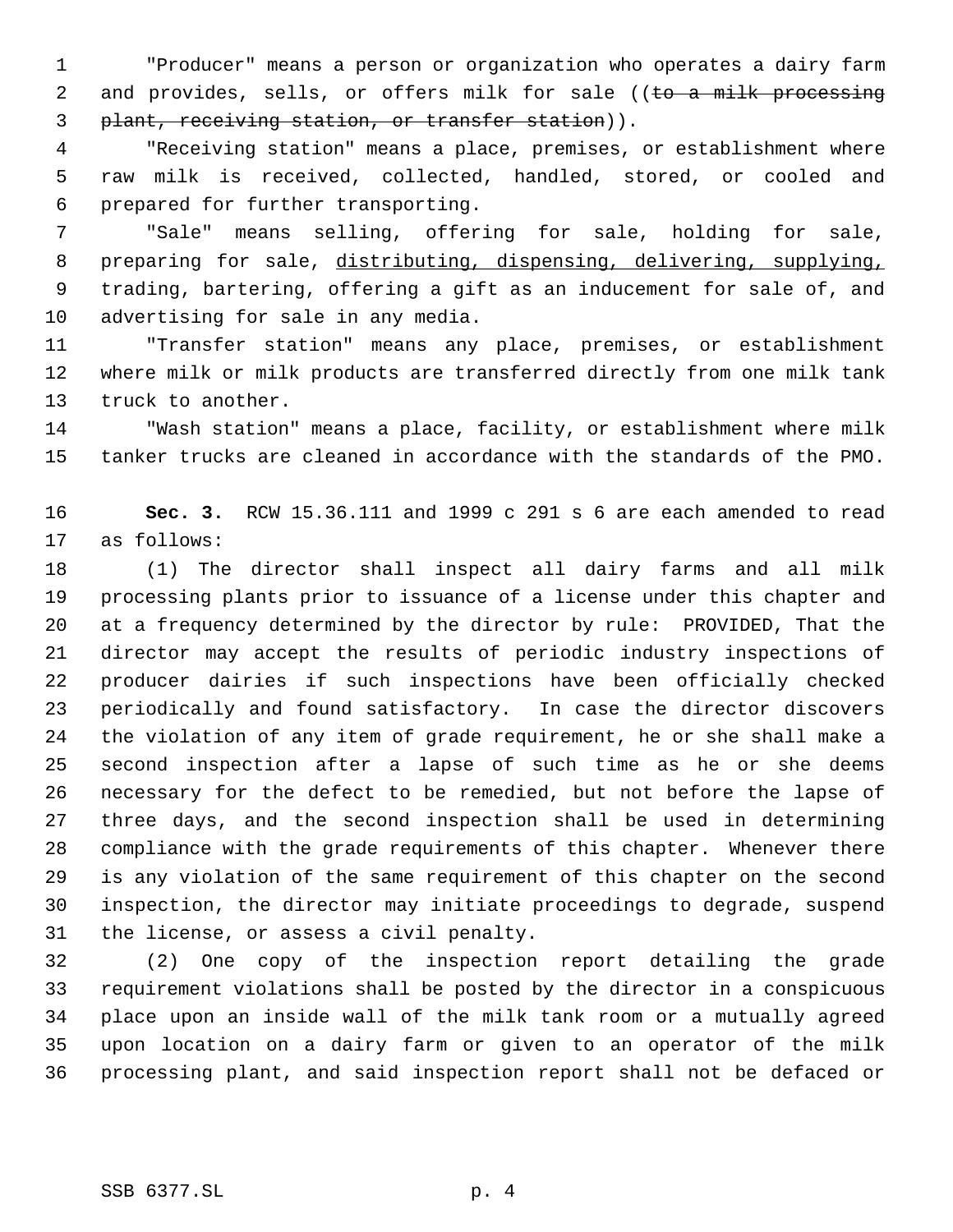removed by any person except the director. Another copy of the inspection report shall be filed with the records of the director.

 (3) Every milk producer and milk processing plant shall permit the director access to all parts of the establishment during the working hours of the producer or milk processing plant, which shall at a minimum include the hours from 8 a.m. to 5 p.m., and every milk processing plant shall furnish the director, upon his or her request, for official use only, samples of any milk product for laboratory 9 analysis, and a true statement of the actual quantities of milk and 10 milk products of each grade purchased and sold( $\sqrt{ }$ , together with a list of all sources, records of inspections and tests, and recording 12 thermometer charts)).

13 (4) The director shall have access to all parts of a dairy farm or facility that is not licensed as a milk producer or milk processing 15 plant if the director has information that the dairy farm or facility 16 is engaged in activities that require a license under this chapter. 17 The director shall have access during the working hours of the dairy farm or facility, which shall at a minimum include the hours from 8 a.m. to 5 p.m. The director shall have the authority to take samples 20 of milk or any milk products and water and environmental samples for laboratory analysis. For all establishments subject to this subsection and subsection (3) of this section, the director shall have access to 23 records including, but not limited to, customer lists, milk production 24 records, temperature records, and records of inspections and tests.

 (5) If the director is denied access to a dairy farm or milk 26 processing plant, the director may apply to a court of competent 27 jurisdiction for a search warrant authorizing access to the property and facilities for purposes of conducting tests and inspections, taking 29 samples, and examining records. To show that access is denied, the director shall file with the court an affidavit or declaration containing a description of his or her attempts to notify and locate the owner or the owner's agent and to secure consent. Upon application, the court may issue a search warrant for the purposes requested.

 **Sec. 4.** RCW 15.36.511 and 1999 c 291 s 24 are each amended to read as follows:

37 (1) It is unlawful for any person to: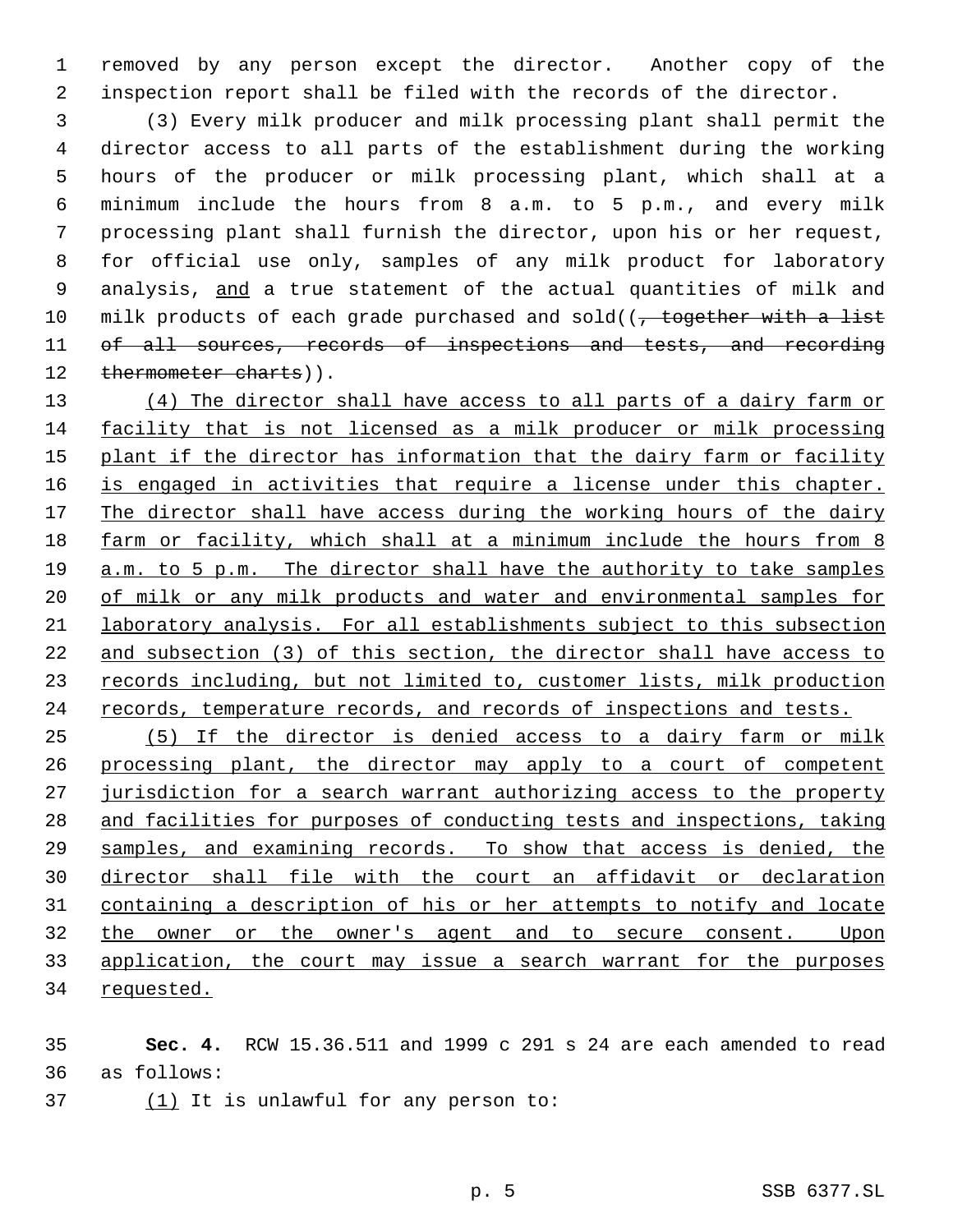(( $\left(\frac{1}{1}\right)$ ) (a) Interfere with or obstruct any person in the performance of official duties under this chapter;

 ( $(\frac{1}{2})$ ) (b) Employ a tester, sampler, weigher, grader, or pasteurizer who is not licensed as a dairy technician;

5  $((+3))$   $(c)$  Alter or tamper with a seal placed by the director; ((or

7  $(4)$ )) (d) Alter or tamper with a sample of milk or milk products 8 taken or sealed by the director<sub>i</sub> or

 (e) Operate as a milk producer or milk processing plant without obtaining a license from the director.

11 (2) Except as provided under RCW ((<del>15.35.131</del>)) 15.36.131, it is unlawful for a milk processing plant to accept milk from a person not licensed as a producer or milk processor.

 NEW SECTION. **Sec. 5.** A new section is added to chapter 15.36 RCW to read as follows:

 The director may issue a cease and desist order to any person whom the director has reason to believe is engaged in an activity for which a license is required by this chapter. The person to whom such notice is issued may request an adjudicative proceeding to contest the order.

 NEW SECTION. **Sec. 6.** A new section is added to chapter 15.36 RCW to read as follows:

 (1) When the director has probable cause to believe that milk or milk products are being sold, distributed, stored, or transported in violation of this chapter or rules adopted under this chapter, the director may issue and serve upon the owner or custodian of the milk or milk products a written notice of embargo and order prohibiting the sale of the milk or milk products. If the owner or custodian is not available for service, the director may attach the notice of embargo and order prohibiting sale to the container holding the milk or milk products. The milk or milk products shall not be sold, used, or removed until this chapter has been complied with and the milk or milk products have been released from embargo under conditions specified by the director in writing.

 (2) The department may issue a destruction and disposal order covering any embargoed milk or milk products. The destruction and disposal shall occur at the cost of the owner or custodian.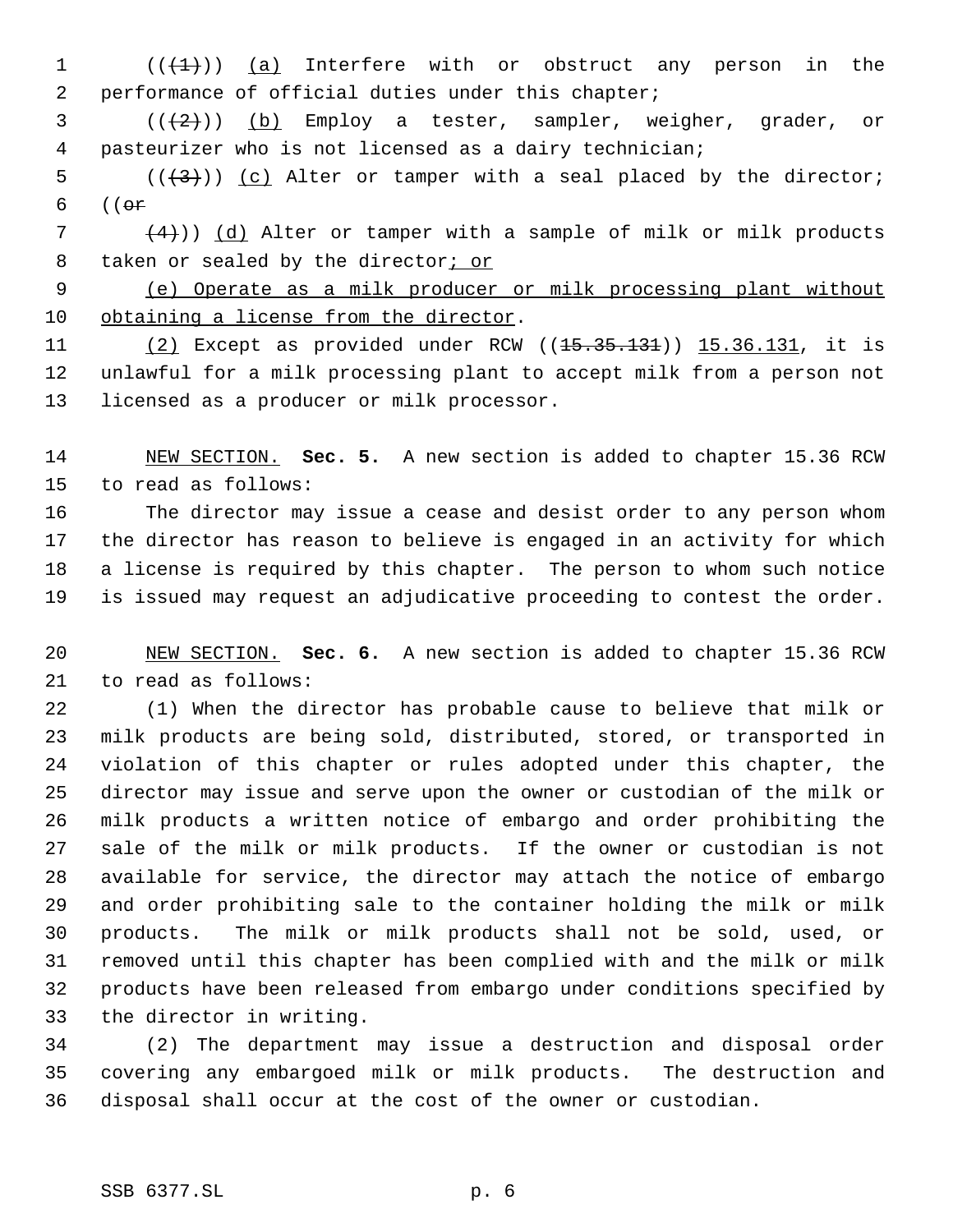(3) The person to whom the notice of embargo and order prohibiting sale was issued or the person to whom a destruction or disposal order was issued may request an adjudicative proceeding to contest the order.

 (4) A state court shall not allow the recovery of damages from an administrative action under this section if the court finds there was probable cause for the action.

 NEW SECTION. **Sec. 7.** A new section is added to chapter 15.36 RCW to read as follows:

 (1) It is unlawful for any person to sell raw milk from a dairy farm that is not licensed as a milk producer or a milk processing plant under this chapter.

 (2) The sale of raw milk from a dairy farm that is not licensed as a milk producer and a milk processing plant under this chapter constitutes:

(a) For the first offense, a misdemeanor; and

 (b) For the second and subsequent offenses, a gross misdemeanor punishable according to chapter 9A.20 RCW.

 (3) Neither the issuance of a cease and desist order nor payment of a civil penalty relieves the person so selling raw milk from criminal prosecution, but the remedy of a cease and desist order or civil penalty is in addition to any criminal liability.

 NEW SECTION. **Sec. 8.** (1) The legislature finds that small-scale dairies have varying degrees of familiarity with statutory and regulatory requirements and the range of acceptable methods they can use to meet those requirements. The legislature therefore directs the department of agriculture to convene a work group to identify and help resolve obstacles faced by small-scale dairies in their efforts to become licensed as milk producers and milk processing plants.

 (2) The director of the department of agriculture shall include in the work group representatives of small-scale and conventional dairies, public health officials, the cooperative extension, industry associations, consumers, and other stakeholders as the director deems appropriate. Representatives from the department's food safety and small farms direct marketing programs shall staff the work group.

(3) The work group shall: